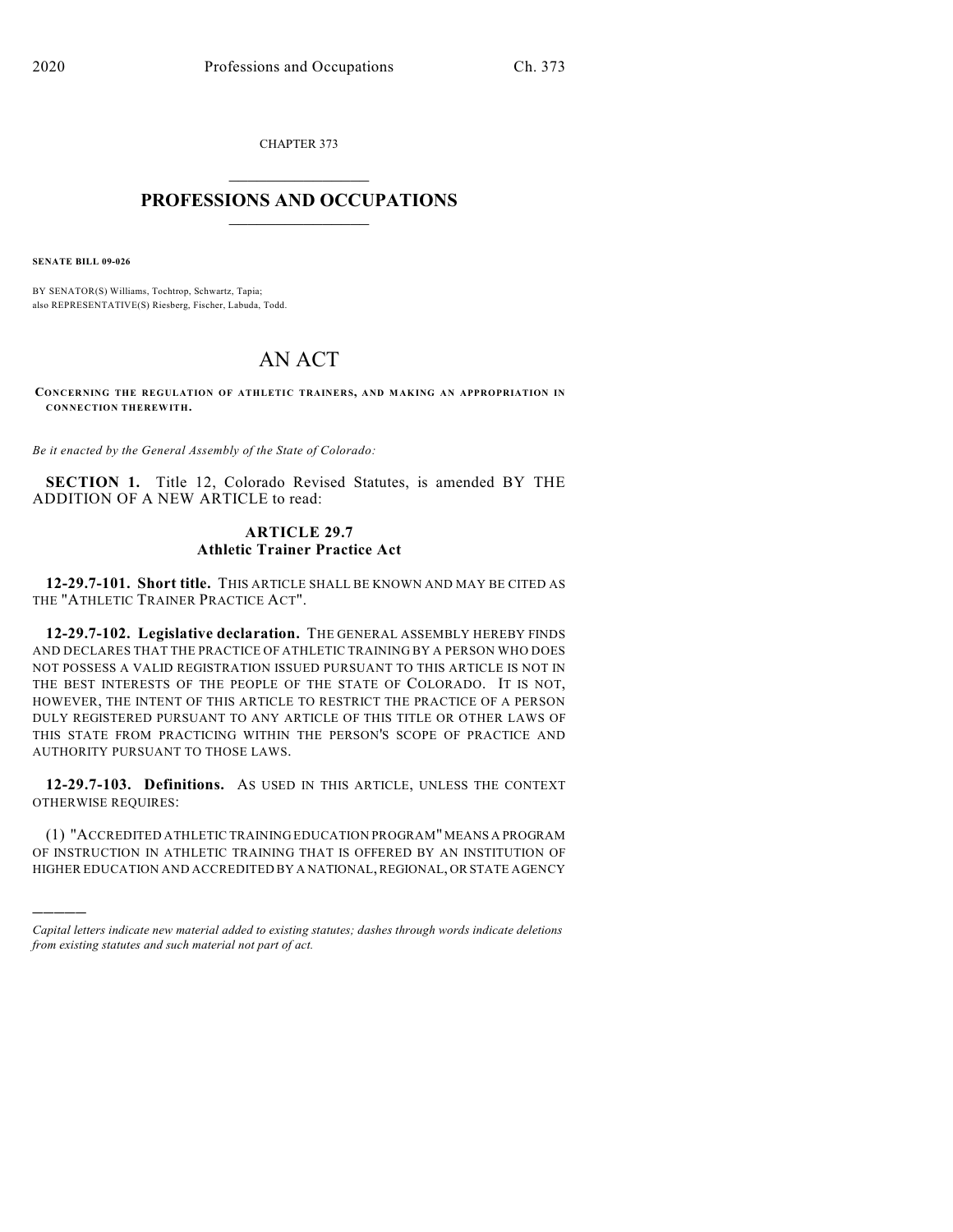RECOGNIZED BY THE UNITED STATES SECRETARY OF EDUCATION, OR ANOTHER PROGRAM ACCREDITED AND APPROVED BY THE DIRECTOR.

(2) "ATHLETE" MEANS A PERSON WHO, IN ASSOCIATION WITH AN EDUCATIONAL INSTITUTION, AN ORGANIZED COMMUNITY SPORTS PROGRAM OR EVENT, OR A PROFESSIONAL, AMATEUR, OR RECREATIONAL ORGANIZATION OR SPORTS CLUB, PARTICIPATES IN GAMES, SPORTS, RECREATION, OR EXERCISE REQUIRING PHYSICAL STRENGTH, FLEXIBILITY, RANGE OF MOTION, SPEED, STAMINA, OR AGILITY.

(3) "ATHLETIC TRAINER" MEANS A PERSON REGISTERED TO PRACTICE ATHLETIC TRAINING UNDER THIS ARTICLE.

(4) (a) "ATHLETIC TRAINING" MEANS THE PERFORMANCE, PURSUANT TO THE DIRECTION OF A COLORADO LICENSED OR OTHERWISE LAWFULLY PRACTICING PHYSICIAN, DENTIST, OR HEALTH CARE PROFESSIONAL OF THOSE SERVICES THAT REQUIRE THE EDUCATION, TRAINING, AND EXPERIENCE REQUIRED BY THIS ARTICLE FOR REGISTRATION AS AN ATHLETIC TRAINER PURSUANT TO SECTION 12-29.7-107. "ATHLETIC TRAINING" INCLUDES SERVICES APPROPRIATE FOR THE PREVENTION, RECOGNITION, ASSESSMENT, MANAGEMENT, TREATMENT, REHABILITATION, AND RECONDITIONING OF INJURIES AND ILLNESSES SUSTAINED BY AN ATHLETE:

(I) ENGAGED IN SPORTS, GAMES, RECREATION, OR EXERCISE REQUIRING PHYSICAL STRENGTH, FLEXIBILITY, RANGE OF MOTION, SPEED, STAMINA, OR AGILITY; OR

(II) THAT AFFECT AN ATHLETE'S PARTICIPATION OR PERFORMANCE IN SUCH SPORTS, GAMES, RECREATION, OR EXERCISE.

(b) "ATHLETIC TRAINING" INCLUDES:

(I) THE PLANNING, ADMINISTRATION, EVALUATION, AND MODIFICATION OF METHODS FOR PREVENTION AND RISK MANAGEMENT OF INJURIES AND ILLNESSES;

(II) THE IDENTIFICATION AND APPROPRIATE CARE AND REFERRAL OF MEDICAL CONDITIONS AND DISABILITIES ASSOCIATED WITH ATHLETES;

(III) THE RECOGNITION, ASSESSMENT, TREATMENT, MANAGEMENT, PREVENTION, REHABILITATION, RECONDITIONING, AND APPROPRIATE REFERRAL OF INJURIES AND ILLNESSES;

(IV) THE USE OF THERAPEUTIC MODALITIES FOR WHICH THE ATHLETIC TRAINER HAS RECEIVED APPROPRIATE TRAINING AND EDUCATION;

(V) THE USE OF CONDITIONING AND REHABILITATIVE EXERCISE;

(VI) THE USE OF TOPICAL PHARMACOLOGICAL AGENTS, IN CONJUNCTION WITH THE ADMINISTRATION OF THERAPEUTIC MODALITIES AND PURSUANT TO PRESCRIPTIONS ISSUED IN ACCORDANCE WITH THE LAWS OF THIS STATE, FOR WHICH THE ATHLETIC TRAINER HAS RECEIVED APPROPRIATE TRAINING AND EDUCATION;

(VII) THE EDUCATION AND COUNSELING OF ATHLETES CONCERNING THE PREVENTION AND CARE OF INJURIES AND ILLNESSES;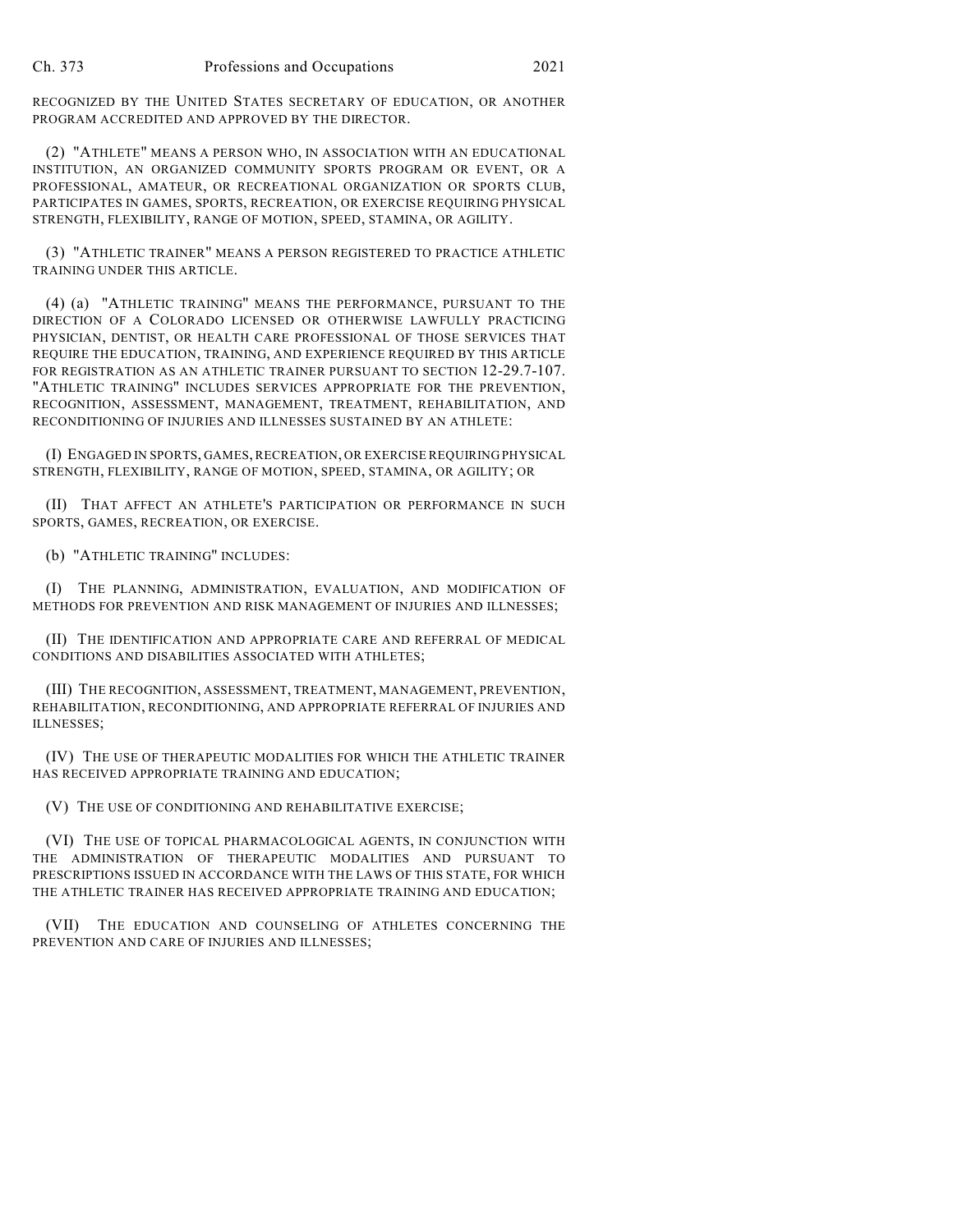(VIII) THE EDUCATION AND COUNSELING OF THE GENERAL PUBLIC WITH RESPECT TO ATHLETIC TRAINING SERVICES;

(IX) THE REFERRAL OF AN ATHLETE RECEIVING ATHLETIC TRAINING SERVICES TO APPROPRIATE HEALTH CARE PERSONNEL AS NEEDED; AND

(X) THE PLANNING, ORGANIZATION, ADMINISTRATION, AND EVALUATION OF THE PRACTICE OF ATHLETIC TRAINING.

(c) AS USED IN THIS SUBSECTION (4), "INJURIES AND ILLNESSES" INCLUDES THOSE CONDITIONS IN AN ATHLETE FOR WHICH ATHLETIC TRAINERS, AS THE RESULT OF THEIR EDUCATION, TRAINING, AND COMPETENCY, ARE QUALIFIED TO PROVIDE CARE.

(5) "DIRECTION OF A PHYSICIAN, DENTIST, OR HEALTH CARE PROFESSIONAL" MEANS THE PLANNING OF SERVICES WITH A PHYSICIAN, DENTIST, OR HEALTH CARE PROFESSIONAL; THE DEVELOPMENT AND APPROVAL BY THE PHYSICIAN, DENTIST, OR HEALTH CARE PROFESSIONAL OF PROCEDURES AND PROTOCOLS TO BE FOLLOWED IN THE EVENT OF AN INJURY OR ILLNESS; THE MUTUAL REVIEW OF THE PROTOCOLS ON A PERIODIC BASIS; AND THE APPROPRIATE CONSULTATION AND REFERRAL BETWEEN THE PHYSICIAN, DENTIST, OR HEALTH CARE PROFESSIONAL AND THE ATHLETIC TRAINER.

(6) "DIRECTOR" MEANS THE DIRECTOR OF THE DIVISION OF REGISTRATIONS OR HIS OR HER DESIGNEE.

(7) "DIVISION" MEANS THE DIVISION OF REGISTRATIONS IN THE DEPARTMENT OF REGULATORY AGENCIES CREATED IN SECTION 24-34-102, C.R.S.

(8) "NATIONAL CERTIFYING AGENCY" MEANS A NATIONALLY RECOGNIZED AGENCY THAT CERTIFIES THE COMPETENCY OF ATHLETIC TRAINERS THROUGH THE USE OF AN EXAMINATION.

(9) "REGISTRANT" MEANS AN ATHLETIC TRAINER REGISTERED PURSUANT TO THIS ARTICLE.

**12-29.7-104. Use of titles restricted.** ONLY A PERSON REGISTERED AS AN ATHLETIC TRAINER MAY USE THE TITLE "ATHLETIC TRAINER" OR "REGISTERED ATHLETIC TRAINER", THE LETTERS "A.T.", OR ANY OTHER GENERALLY ACCEPTED TERMS, LETTERS, OR FIGURES THAT INDICATE THAT THE PERSON IS AN ATHLETIC TRAINER.

**12-29.7-105. Limitations on authority.** (1) NOTHING IN THIS ARTICLE SHALL BE CONSTRUED TO AUTHORIZE AN ATHLETIC TRAINER TO PERFORM THE PRACTICE OF MEDICINE, AS DEFINED IN ARTICLE 36 OF THIS TITLE; PHYSICAL THERAPY, AS DEFINED IN ARTICLE 41 OF THIS TITLE; CHIROPRACTIC, AS DEFINED IN ARTICLE 33 OF THIS TITLE; OCCUPATIONAL THERAPY, AS DEFINED IN ARTICLE 40.5 OF THIS TITLE; OR ANY OTHER FORM OF HEALING EXCEPT AS AUTHORIZED BY THIS ARTICLE.

(2) NOTHING IN THIS ARTICLE SHALL BE CONSTRUED TO AUTHORIZE AN ATHLETIC TRAINER TO TREAT A DISEASE OR CONDITION THAT IS NOT RELATED TO A PERSON'S PARTICIPATION IN SPORTS, GAMES, RECREATION, OR EXERCISE, BUT THE ATHLETIC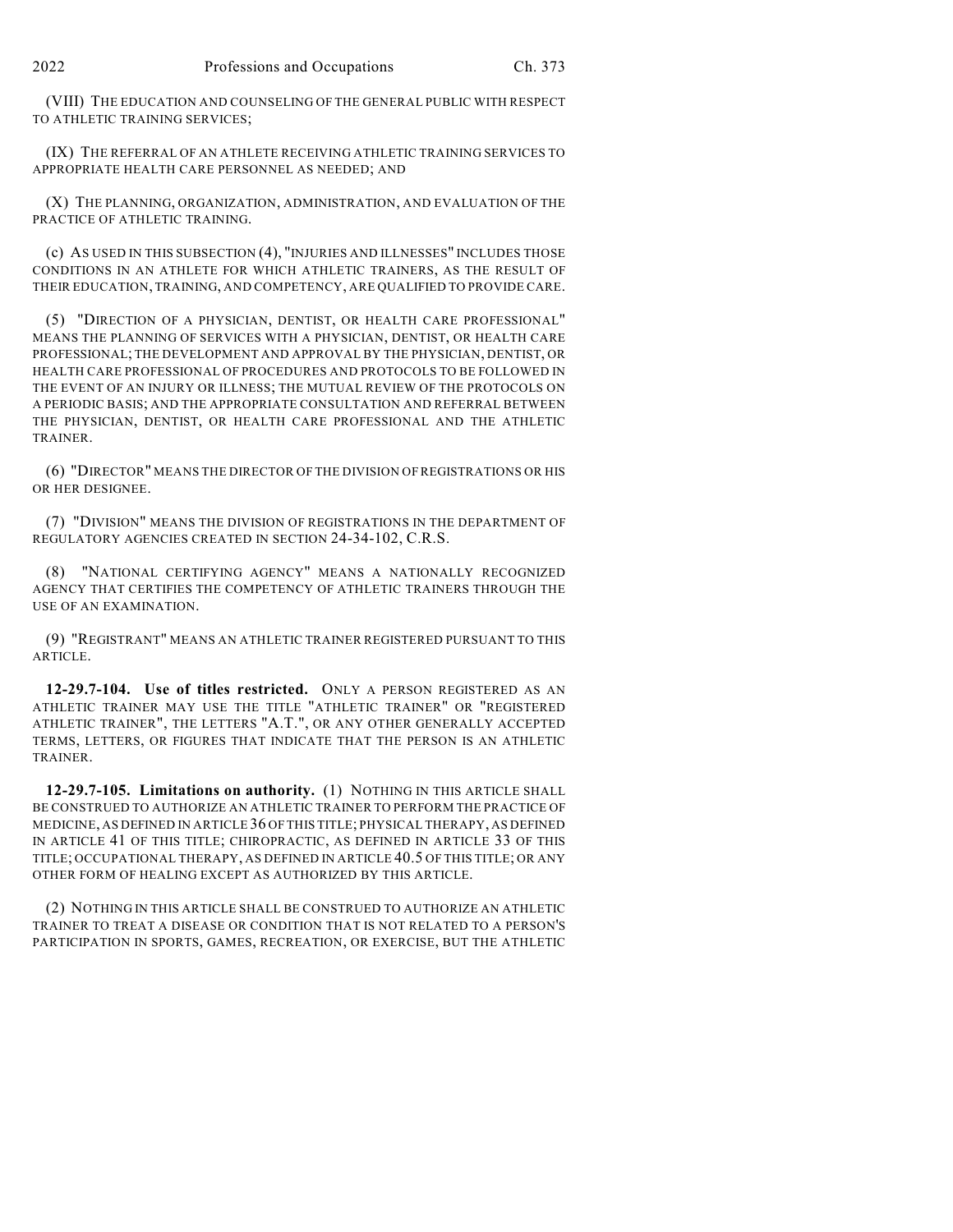TRAINER SHALL TAKE SUCH DISEASE OR CONDITION INTO ACCOUNT IN PROVIDING ATHLETIC TRAINING SERVICES AND SHALL CONSULT WITH A PHYSICIAN AS APPROPRIATE REGARDING SUCH DISEASE OR CONDITION.

(3) NOTHING IN THIS ARTICLE SHALL BE CONSTRUED TO PROHIBIT A PERSON FROM RECOMMENDING WEIGHT MANAGEMENT OR EXERCISE TO IMPROVE STRENGTH, CONDITIONING, FLEXIBILITY, AND CARDIOVASCULAR PERFORMANCE TO A PERSON IN NORMAL HEALTH AS LONG AS THE PERSON RECOMMENDING THE WEIGHT MANAGEMENT OR EXERCISE DOES NOT REPRESENT HIMSELF OR HERSELF AS AN ATHLETIC TRAINER AND THE PERSON DOES NOT ENGAGE IN ATHLETIC TRAINING AS DEFINED IN THIS ARTICLE.

**12-29.7-106. Registration required.** EXCEPT AS OTHERWISE PROVIDED IN THIS ARTICLE, A PERSON SHALL NOT PRACTICE ATHLETIC TRAINING OR REPRESENT HIMSELF OR HERSELF AS BEING ABLE TO PRACTICE ATHLETIC TRAINING IN THIS STATE WITHOUT POSSESSING A VALID REGISTRATION ISSUED BY THE DIRECTOR IN ACCORDANCE WITH THIS ARTICLE AND ANY RULES ADOPTED UNDER THIS ARTICLE.

**12-29.7-107. Requirements for registration - registration by endorsement denial - renewal - fees.** (1) EVERY APPLICANT FOR A REGISTRATION TO PRACTICE ATHLETIC TRAINING SHALL HAVE:

(a) EARNED A BACCALAUREATE DEGREE FROM AN ACCREDITED COLLEGE OR UNIVERSITY;

(b) SUCCESSFULLY COMPLETED AN ACCREDITED ATHLETIC TRAINING EDUCATION PROGRAM;

(c) (I) PASSED A COMPETENCY EXAMINATION ADMINISTERED BY A NATIONAL CERTIFYING AGENCY THAT HAS BEEN APPROVED BY THE DIRECTOR AND PROVIDED EVIDENCE OF CERTIFICATION WITHIN THE PAST THREE YEARS BY THE AGENCY; OR

(II) PASSED A COMPETENCY EXAMINATION DEVELOPED AND ADMINISTERED BY THE DIRECTOR;

(d) SUBMITTED AN APPLICATION IN THE FORM AND MANNER DESIGNATED BY THE DIRECTOR;

(e) PAID A FEE IN AN AMOUNT DETERMINED BY THE DIRECTOR; AND

(f) SUBMITTED ADDITIONAL INFORMATION AS REQUESTED BY THE DIRECTOR TO FULLY AND FAIRLY EVALUATE THE APPLICANT'S QUALIFICATIONS FOR REGISTRATION AND TO PROTECT THE PUBLIC HEALTH AND SAFETY.

(2) WHEN AN APPLICANT HAS FULFILLED THE REQUIREMENTS OF SUBSECTION (1) OF THIS SECTION, THE DIRECTOR SHALL ISSUE A REGISTRATION TO THE APPLICANT. THE DIRECTOR MAY DENY REGISTRATION IF THE APPLICANT HAS COMMITTED AN ACT THAT WOULD BE GROUNDS FOR DISCIPLINARY ACTION UNDER SECTION 12-29.7-109.

(3) (a) AN APPLICANT FOR REGISTRATION BY ENDORSEMENT SHALL FILE AN APPLICATION AND PAY A FEE AS PRESCRIBED BY THE DIRECTOR AND SHALL HOLD A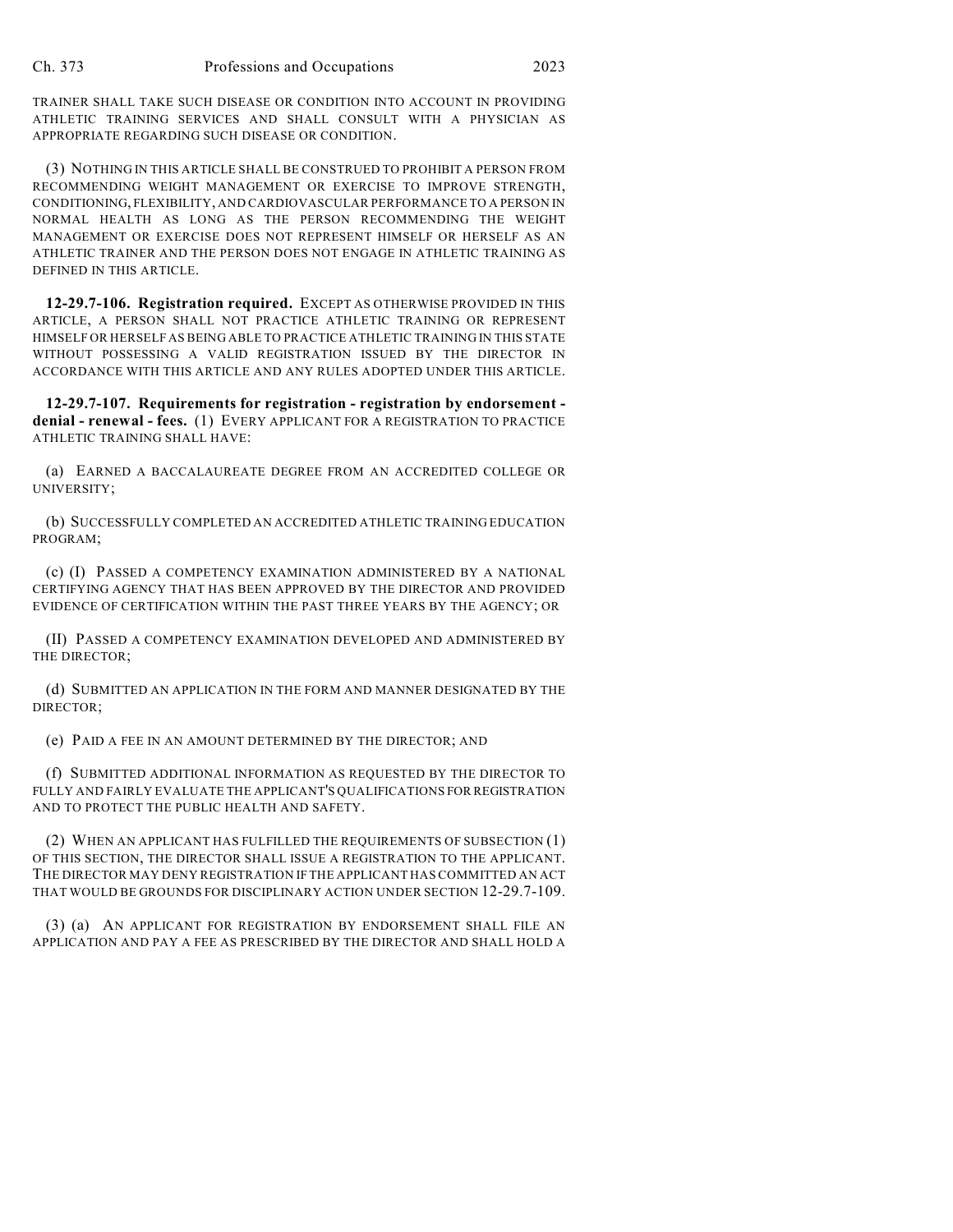CURRENT, VALID LICENSE OR REGISTRATION IN A JURISDICTION THAT REQUIRES QUALIFICATIONS SUBSTANTIALLY EQUIVALENT TO THOSE REQUIRED FOR REGISTRATION BY SUBSECTION (1) OF THIS SECTION.

(b) AN APPLICANT FOR REGISTRATION SHALL SUBMIT WITH THE APPLICATION VERIFICATION THAT THE APPLICANT HAS ACTIVELY PRACTICED FOR A PERIOD OF TIME DETERMINED BY RULES OF THE DIRECTOR OR HAS OTHERWISE MAINTAINED CONTINUED COMPETENCY AS DETERMINED BY THE DIRECTOR.

(c) UPON RECEIPT OF ALL DOCUMENTS REQUIRED BY PARAGRAPHS (a) AND (b) OF THIS SUBSECTION (3), THE DIRECTOR SHALL REVIEW THE APPLICATION AND MAKE A DETERMINATION OF THE APPLICANT'S QUALIFICATION TO BE REGISTERED BY ENDORSEMENT.

(d) THE DIRECTOR MAY DENY THE REGISTRATION IF THE APPLICANT HAS COMMITTED AN ACT THAT WOULD BE GROUNDS FOR DISCIPLINARY ACTION UNDER SECTION 12-29.7-109.

(4) (a) A REGISTRANT SHALL BE REQUIRED TO RENEW THE REGISTRATION ISSUED PURSUANT TO THIS ARTICLE ACCORDING TO A SCHEDULE OF RENEWAL DATES ESTABLISHED BY THE DIRECTOR. THE REGISTRANT SHALL SUBMIT AN APPLICATION IN THE FORM AND MANNER DESIGNATED BY THE DIRECTOR AND SHALL PAY A RENEWAL FEE IN AN AMOUNT DETERMINED BY THE DIRECTOR.

(b) REGISTRATIONS SHALL BE RENEWED OR REINSTATED IN ACCORDANCE WITH THE SCHEDULE ESTABLISHED BY THE DIRECTOR, AND SUCH RENEWAL OR REINSTATEMENT SHALL BE GRANTED PURSUANT TO SECTION 24-34-102 (8), C.R.S. THE DIRECTOR MAY ESTABLISH RENEWAL FEES AND DELINQUENCY FEES FOR REINSTATEMENT PURSUANT TO SECTION 24-34-105, C.R.S. IF A REGISTRANT FAILS TO RENEW HIS OR HER REGISTRATION PURSUANT TO THE SCHEDULE ESTABLISHED BY THE DIRECTOR, THE REGISTRATION SHALL EXPIRE. A PERSON WHOSE REGISTRATION HAS EXPIRED SHALL BE SUBJECT TO THE PENALTIES PROVIDED IN THIS ARTICLE OR SECTION 24-34-102 (8), C.R.S., FOR REINSTATEMENT.

(c) THE REGISTRANT SHALL SUBMIT ADDITIONAL INFORMATION AS MAY BE REQUESTED BY THE DIRECTOR TO FULLY AND FAIRLY EVALUATE THE APPLICANT'S QUALIFICATIONS FOR REGISTRATION AND TO PROTECT THE PUBLIC HEALTH AND SAFETY.

(5) ALL FEES COLLECTED PURSUANT TO THIS ARTICLE SHALL BE DETERMINED, COLLECTED, AND APPROPRIATED IN THE SAME MANNER AS SET FORTH IN SECTION 24-34-105, C.R.S., AND PERIODICALLY ADJUSTED IN ACCORDANCE WITH SECTION 24-75-402, C.R.S.

**12-29.7-108. Scope of article - exclusions - authority for clinical setting.** (1) NOTHING CONTAINED IN THIS ARTICLE SHALL PROHIBIT:

(a) THE PRACTICE OF ATHLETIC TRAINING THAT IS AN INTEGRAL PART OF A PROGRAM OF STUDY BY STUDENTS ENROLLED IN AN ACCREDITED ATHLETIC TRAINING EDUCATION PROGRAM. STUDENTS ENROLLED IN AN ACCREDITED ATHLETIC TRAINING EDUCATION PROGRAM SHALL BE IDENTIFIED AS "STUDENT ATHLETIC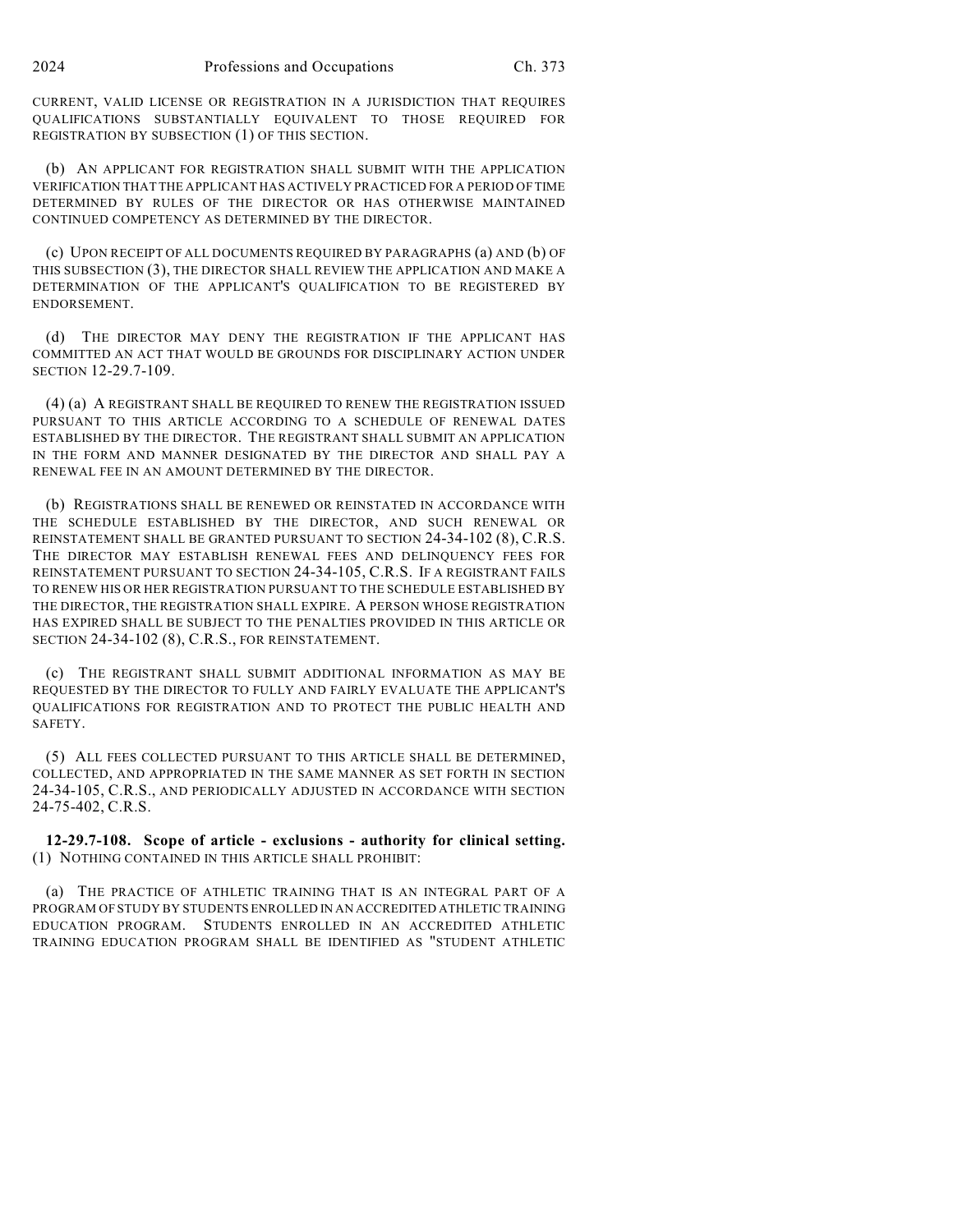TRAINERS" AND SHALL ONLY PRACTICE ATHLETIC TRAINING UNDER THE DIRECTION AND IMMEDIATE SUPERVISION OF AN ATHLETIC TRAINER CURRENTLY REGISTERED UNDER THIS ARTICLE. A STUDENT ATHLETIC TRAINER SHALL NOT HOLD HIMSELF OR HERSELF OUT AS AN ATHLETIC TRAINER.

(b) THE PRACTICE OF ATHLETIC TRAINING BY A PERSON WHO IS CERTIFIED BY A NATIONAL CERTIFYING AGENCY AND WHO IS EMPLOYED BY THE UNITED STATES GOVERNMENT OR ANY BUREAU, DIVISION, OR AGENCY OF THE FEDERAL GOVERNMENT WHILE ACTING IN THE COURSE AND SCOPE OF SUCH EMPLOYMENT;

(c) THE PRACTICE OF ATHLETIC TRAINING BY A PERSON WHO RESIDES IN ANOTHER STATE OR COUNTRY, IS CURRENTLY LICENSED OR REGISTERED IN ANOTHER STATE, OR IS CURRENTLY CERTIFIED BY A NATIONAL CERTIFYING AGENCY, AND IS:

(I) ADMINISTERING ATHLETIC TRAINING SERVICES TO AN ATHLETE WHO IS A MEMBER OF A BONA FIDE PROFESSIONAL OR AMATEUR SPORTS ORGANIZATION OR TO AN ATHLETE WHO IS A MEMBER OF A SPORTS TEAM OF AN ACCREDITED EDUCATIONAL INSTITUTION, IF THE PERSON ACTS IN ACCORDANCE WITH RULES ESTABLISHED BY THE DIRECTOR AND ENGAGES IN THE UNREGISTERED PRACTICE OF ATHLETIC TRAINING FOR NO MORE THAN NINETY DAYS IN ANY CALENDAR YEAR; OR

(II) PARTICIPATING IN AN EDUCATIONAL PROGRAM OF NOT MORE THAN TWELVE WEEKS' DURATION. UPON WRITTEN APPLICATION BY THE PERSON PRIOR TO THE EXPIRATION OF SUCH TWELVE-WEEK PERIOD, THE DIRECTOR MAY GRANT AN EXTENSION OF TIME.

(d) THE PRACTICE OF ANY HEALTH CARE PROFESSION OTHER THAN ATHLETIC TRAINING BY A PERSON LICENSED OR REGISTERED UNDER ANY OTHER ARTICLE OF THIS TITLE IN ACCORDANCE WITH THE LAWFUL SCOPE OF PRACTICE OF THE OTHER PROFESSION OR THE PERFORMANCE OF ACTIVITIES DESCRIBED IN SUBSECTION (2) OF THIS SECTION, IF THE PERSON DOES NOT HOLD HIMSELF OR HERSELF OUT AS AN ATHLETIC TRAINER OR AS ENGAGING IN THE PRACTICE OF ATHLETIC TRAINING;

(e) ATHLETIC TRAINING BY A PATIENT FOR HIMSELF OR HERSELF OR GRATUITOUS ATHLETIC TRAINING BY A FRIEND OR FAMILY MEMBER WHO DOES NOT REPRESENT HIMSELF OR HERSELF TO BE AN ATHLETIC TRAINER.

(2) NOTHING IN THIS ARTICLE SHALL BE CONSTRUED TO LIMIT OR PROHIBIT THE ADMINISTRATION OF ROUTINE ASSISTANCE OR FIRST AID BY A PERSON WHO IS NOT A REGISTERED ATHLETIC TRAINER FOR INJURIES OR ILLNESSES SUSTAINED AT AN ATHLETIC EVENT OR PROGRAM.

(3) NOTHING IN THIS ARTICLE SHALL BE CONSTRUED TO REQUIRE AN ENTITY OFFERING OR SPONSORING AN ATHLETIC EVENT OR REGULAR ATHLETIC ACTIVITY TO EMPLOY A REGISTERED ATHLETIC TRAINER.

(4) A REGISTERED ATHLETIC TRAINER MAY PROVIDE ATHLETIC TRAINING SERVICES IN A CLINICAL SETTING TO A PERSON WHO IS NOT AN ATHLETE IF THE ATHLETIC TRAINER IS UNDER THE DIRECTION AND SUPERVISION OF A COLORADO LICENSED OR OTHERWISE LAWFULLY PRACTICING PHYSICIAN, DENTIST, OR LICENSED HEALTH CARE PROFESSIONAL WHO TREATS SPORTS OR MUSCULOSKELETAL INJURIES. AS USED IN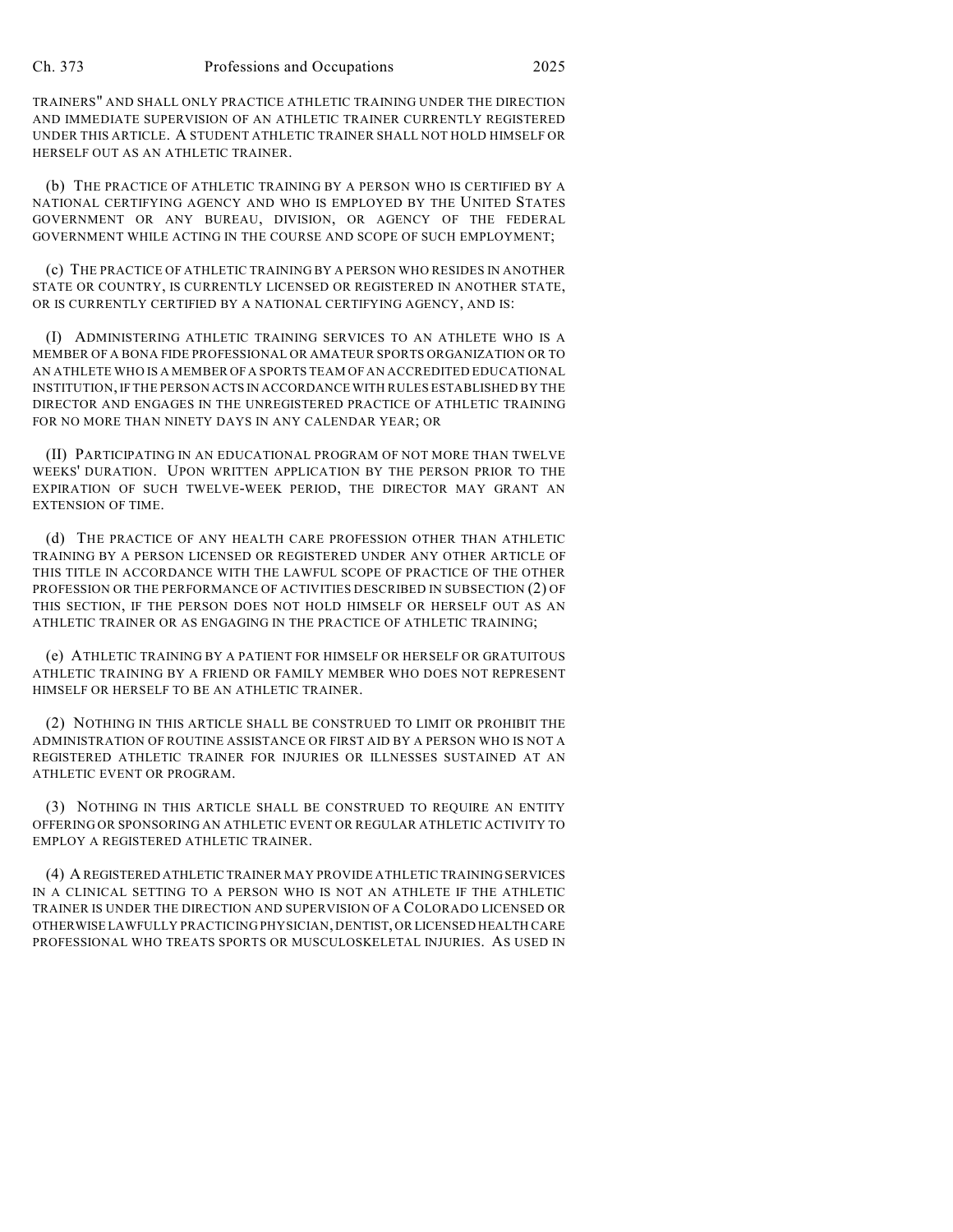THIS SUBSECTION (4), "DIRECTION AND SUPERVISION" MEANS THE ISSUANCE OF WRITTEN OR ORAL DIRECTIVES BY THE PHYSICIAN, DENTIST, OR LICENSED HEALTH CARE PROFESSIONAL TO THE REGISTERED ATHLETIC TRAINER PERTAINING TO THE ATHLETIC TRAINING SERVICES TO BE PROVIDED.

**12-29.7-109. Grounds for discipline - disciplinary proceedings.** (1) THE DIRECTOR MAY TAKE DISCIPLINARY ACTION AGAINST A PERSON REGISTERED UNDER THIS ARTICLE IF THE DIRECTOR FINDS THAT THE PERSON REGISTERED HAS REPRESENTED HIMSELF OR HERSELF AS A REGISTERED ATHLETIC TRAINER AFTER THE EXPIRATION, SUSPENSION, OR REVOCATION OF HIS OR HER REGISTRATION.

(2) THE DIRECTOR MAY REVOKE, DENY, SUSPEND, OR REFUSE TO RENEW A REGISTRATION, OR ISSUE A CEASE-AND-DESIST ORDER IN ACCORDANCE WITH THIS SECTION UPON REASONABLE GROUNDS THAT THE REGISTRANT:

(a) HAS ENGAGED IN A SEXUAL ACT WITH A PERSON RECEIVING SERVICES WHILE A THERAPEUTIC RELATIONSHIP EXISTED OR WITHIN SIX MONTHS IMMEDIATELY FOLLOWING TERMINATION OF THE THERAPEUTIC RELATIONSHIP. FOR THE PURPOSES OF THIS PARAGRAPH (a):

(I) "SEXUAL ACT" MEANS SEXUAL CONTACT, SEXUAL INTRUSION, OR SEXUAL PENETRATION AS DEFINED IN SECTION 18-3-401, C.R.S.

(II) "THERAPEUTIC RELATIONSHIP" MEANS THE PERIOD BEGINNING WITH THE INITIAL EVALUATION AND ENDING UPON THE WRITTEN TERMINATION OF TREATMENT. WHEN AN INDIVIDUAL RECEIVING SERVICES IS AN ATHLETE PARTICIPATING ON A SPORTS TEAM OPERATED UNDER THE AUSPICES OF A BONA FIDE AMATEUR SPORTS ORGANIZATION OR AN ACCREDITED EDUCATIONAL INSTITUTION THAT EMPLOYS THE REGISTRANT, THE THERAPEUTIC RELATIONSHIP EXISTS FROM THE TIME THE ATHLETE BECOMES AFFILIATED WITH THE TEAM UNTIL THE AFFILIATION ENDS OR THE ATHLETIC TRAINER TERMINATES THE PROVISION OF ATHLETIC TRAINING SERVICES TO THE TEAM, WHICHEVER OCCURS FIRST.

(b) HAS FALSIFIED INFORMATION IN AN APPLICATION OR HAS ATTEMPTED TO OBTAIN OR HAS OBTAINED A REGISTRATION BY FRAUD, DECEPTION, OR MISREPRESENTATION;

(c) IS AN EXCESSIVE OR HABITUAL USER OR ABUSER OF ALCOHOL OR HABIT-FORMING DRUGS OR IS A HABITUAL USER OF A CONTROLLED SUBSTANCE, AS DEFINED IN SECTION 18-18-102 (5), C.R.S., OR OTHER DRUGS HAVING SIMILAR EFFECTS; EXCEPT THAT THE DIRECTOR HAS THE DISCRETION NOT TO DISCIPLINE THE REGISTRANT IF HE OR SHE IS PARTICIPATING IN GOOD FAITH IN A PROGRAM APPROVED BY THE DIRECTOR TO END SUCH USE OR ABUSE;

(d) HAS A PHYSICAL OR MENTAL CONDITION OR DISABILITY THAT RENDERS THE REGISTRANT UNABLE TO PROVIDE ATHLETIC TRAINING SERVICES WITH REASONABLE SKILL AND SAFETY OR THAT MAY ENDANGER THE HEALTH OR SAFETY OF INDIVIDUALS RECEIVING SERVICES;

(e) HAS HAD A REGISTRATION OR LICENSE SUSPENDED OR REVOKED FOR ACTIONS THAT ARE A VIOLATION OF THIS ARTICLE;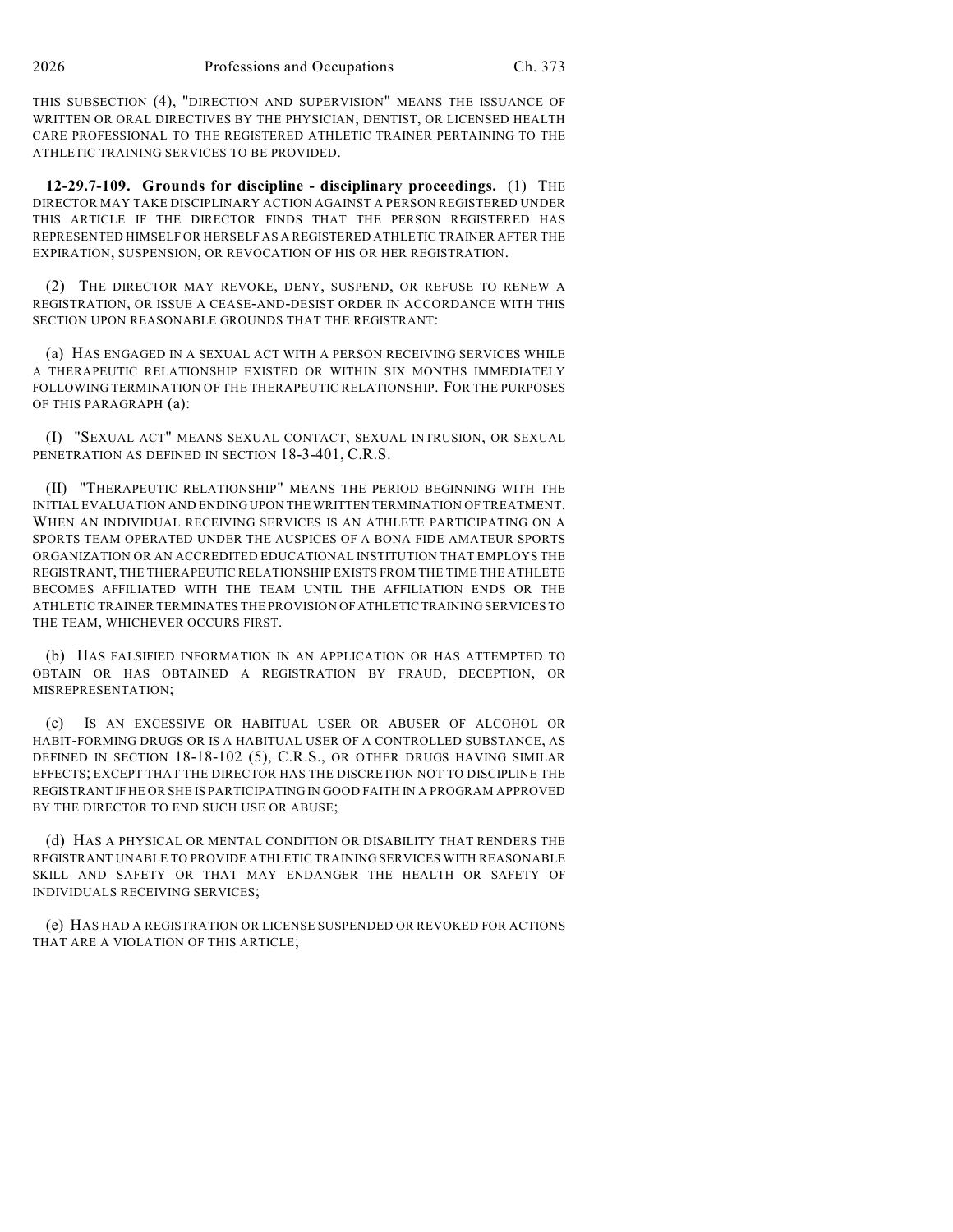(f) HAS BEEN CONVICTED OF OR PLED GUILTY OR NOLO CONTENDERE TO A FELONY OR ANY CRIME DEFINED IN TITLE 18, C.R.S. A CERTIFIED COPY OF THE JUDGMENT OF A COURT OF COMPETENT JURISDICTION OF THE CONVICTION OR PLEA SHALL BE PRIMA FACIE EVIDENCE OF THE CONVICTION OR PLEA. IN CONSIDERING THE DISCIPLINARY ACTION, THE DIRECTOR SHALL BE GOVERNED BY SECTION 24-5-101, C.R.S.

(g) HAS PRACTICED ATHLETIC TRAINING WITHOUT A REGISTRATION;

(h) HAS FAILED TO NOTIFY THE DIRECTOR OF ANY DISCIPLINARY ACTION IN REGARD TO THE PERSON'S PAST OR CURRENTLY HELD LICENSE, CERTIFICATE, OR REGISTRATION REQUIRED TO PRACTICE ATHLETIC TRAINING IN THIS STATE OR ANY OTHER JURISDICTION;

(i) HAS REFUSED TO SUBMIT TO A PHYSICAL OR MENTAL EXAMINATION WHEN SO ORDERED BY THE BOARD PURSUANT TO SECTION 12-29.7-110; OR

(j) HAS OTHERWISE VIOLATED ANY PROVISION OF THIS ARTICLE.

(3) EXCEPT AS OTHERWISE PROVIDED IN SUBSECTION (2) OF THIS SECTION, THE DIRECTOR NEED NOT FIND THAT THE ACTIONS THAT ARE GROUNDS FOR DISCIPLINE WERE WILLFUL BUT MAY CONSIDER WHETHER SUCH ACTIONS WERE WILLFUL WHEN DETERMINING THE NATURE OF DISCIPLINARY SANCTIONS TO BE IMPOSED.

(4) (a) THE DIRECTOR MAY COMMENCE A PROCEEDING TO DISCIPLINE A REGISTRANT WHEN THE DIRECTOR HAS REASONABLE GROUNDS TO BELIEVE THAT THE REGISTRANT HAS COMMITTED AN ACT ENUMERATED IN THIS SECTION.

(b) IN ANY PROCEEDING HELD UNDER THIS SECTION, THE DIRECTOR MAY ACCEPT AS EVIDENCE OF GROUNDS FOR DISCIPLINARY ACTION ANY DISCIPLINARY ACTION TAKEN AGAINST A REGISTRANT IN ANOTHER JURISDICTION IF THE VIOLATION THAT PROMPTED THE DISCIPLINARY ACTION IN THE OTHER JURISDICTION WOULD BE GROUNDS FOR DISCIPLINARY ACTION UNDER THIS ARTICLE.

(5) DISCIPLINARY PROCEEDINGS SHALL BE CONDUCTED IN ACCORDANCE WITH ARTICLE 4 OF TITLE 24, C.R.S., AND THE HEARING AND OPPORTUNITY FOR REVIEW SHALL BE CONDUCTED PURSUANT TO THAT ARTICLE BY THE DIRECTOR OR BY AN ADMINISTRATIVE LAW JUDGE, AT THE DIRECTOR'S DISCRETION. THE DIRECTOR HAS THE AUTHORITY TO EXERCISE ALL POWERS AND DUTIES CONFERRED BY THIS ARTICLE DURING THE DISCIPLINARY PROCEEDINGS.

(6) (a) THE DIRECTOR MAY REQUEST THE ATTORNEY GENERAL TO SEEK AN INJUNCTION, IN ANY COURT OF COMPETENT JURISDICTION, TO ENJOIN A PERSON FROM COMMITTING AN ACT PROHIBITED BY THIS ARTICLE. WHEN SEEKING AN INJUNCTION UNDER THIS PARAGRAPH (a), THE ATTORNEY GENERAL SHALL NOT BE REQUIRED TO ALLEGE OR PROVE THE INADEQUACY OF ANY REMEDY AT LAW OR THAT SUBSTANTIAL OR IRREPARABLE DAMAGE IS LIKELY TO RESULT FROM A CONTINUED VIOLATION OF THIS ARTICLE.

(b) (I) THE DIRECTOR IS AUTHORIZED TO INVESTIGATE, HOLD HEARINGS, AND GATHER EVIDENCE IN ALL MATTERS RELATED TO THE EXERCISE AND PERFORMANCE OF THE POWERS AND DUTIES OF THE DIRECTOR.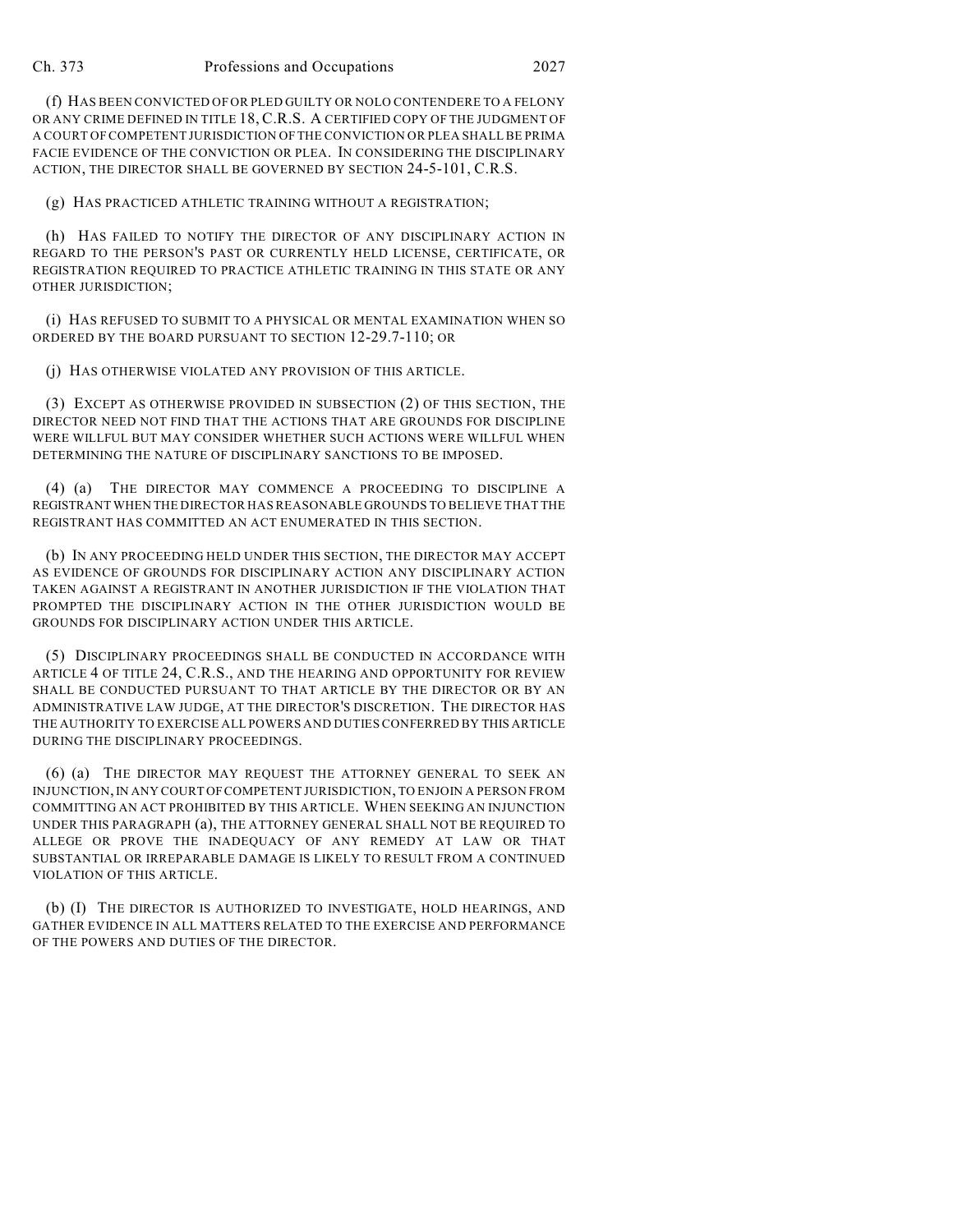(II) IN ORDER TO AID THE DIRECTOR IN ANY HEARING OR INVESTIGATION INSTITUTED PURSUANT TO THIS SECTION, THE DIRECTOR OR AN ADMINISTRATIVE LAW JUDGE APPOINTED PURSUANT TO PARAGRAPH (c) OF THIS SUBSECTION (6) IS AUTHORIZED TO ADMINISTER OATHS, TAKE AFFIRMATIONS OF WITNESSES, AND ISSUE SUBPOENAS COMPELLING THE ATTENDANCE OF WITNESSES AND THE PRODUCTION OF ALL RELEVANT RECORDS, PAPERS, BOOKS, DOCUMENTARY EVIDENCE, AND MATERIALS IN ANY HEARING, INVESTIGATION, ACCUSATION, OR OTHER MATTER BEFORE THE DIRECTOR OR AN ADMINISTRATIVE LAW JUDGE.

(III) UPON FAILURE OF ANY WITNESS OR REGISTRANT TO COMPLY WITH A SUBPOENA OR PROCESS, THE DISTRICT COURT OF THE COUNTY IN WHICH THE SUBPOENAED PERSON OR REGISTRANT RESIDES OR CONDUCTS BUSINESS, UPON APPLICATION BY THE DIRECTOR WITH NOTICE TO THE SUBPOENAED PERSON OR REGISTRANT, MAY ISSUE TO THE PERSON OR REGISTRANT AN ORDER REQUIRING THE PERSON OR REGISTRANT TO APPEAR BEFORE THE DIRECTOR; TO PRODUCE THE RELEVANT PAPERS, BOOKS, RECORDS, DOCUMENTARY EVIDENCE, OR MATERIALS IF SO ORDERED; OR TO GIVE EVIDENCE TOUCHING THE MATTER UNDER INVESTIGATION OR IN QUESTION. IF THE PERSON OR REGISTRANT FAILS TO OBEY THE ORDER OF THE COURT, THE PERSON OR REGISTRANT MAY BE HELD IN CONTEMPT OF COURT.

(c) THE DIRECTOR MAY APPOINT AN ADMINISTRATIVE LAW JUDGE PURSUANT TO PART 10 OF ARTICLE 30 OF TITLE 24, C.R.S., TO CONDUCT HEARINGS, TAKE EVIDENCE, MAKE FINDINGS, AND REPORT SUCH FINDINGS TO THE DIRECTOR.

(7) (a) THE DIRECTOR, THE DIRECTOR'S STAFF, ANY PERSON ACTING AS A WITNESS OR CONSULTANT TO THE DIRECTOR, ANY WITNESS TESTIFYING IN A PROCEEDING AUTHORIZED UNDER THIS ARTICLE, AND ANY PERSON WHO LODGES A COMPLAINT PURSUANT TO THIS ARTICLE SHALL BE IMMUNE FROM LIABILITY IN ANY CIVIL ACTION BROUGHT AGAINST HIM OR HER FOR ACTS OCCURRING WHILE ACTING IN HIS OR HER CAPACITY AS DIRECTOR, STAFF, CONSULTANT, OR WITNESS, RESPECTIVELY, IF SUCH INDIVIDUAL WAS ACTING IN GOOD FAITH WITHIN THE SCOPE OF HIS OR HER RESPECTIVE CAPACITY, MADE A REASONABLE EFFORT TO OBTAIN THE FACTS OF THE MATTER AS TO WHICH HE OR SHE ACTED, AND ACTED IN THE REASONABLE BELIEF THAT THE ACTION TAKEN BY HIM OR HER WAS WARRANTED BY THE FACTS.

(b) A PERSON PARTICIPATING IN GOOD FAITH IN MAKING A COMPLAINT OR REPORT OR IN AN INVESTIGATIVE OR ADMINISTRATIVE PROCEEDING PURSUANT TO THIS SECTION SHALL BE IMMUNE FROM ANY CIVIL OR CRIMINAL LIABILITY THAT OTHERWISE MIGHT RESULT BY REASON OF THE PARTICIPATION.

(8) A FINAL ACTION OF THE DIRECTOR IS SUBJECT TO JUDICIAL REVIEW BY THE COURT OF APPEALS PURSUANT TO SECTION 24-4-106 (11), C.R.S. A JUDICIAL PROCEEDING TO ENFORCE AN ORDER OF THE DIRECTOR MAY BE INSTITUTED IN ACCORDANCE WITH SECTION 24-4-106, C.R.S.

(9) AN EMPLOYER OF AN ATHLETIC TRAINER SHALL REPORT TO THE DIRECTOR ANY DISCIPLINARY ACTION TAKEN AGAINST THE ATHLETIC TRAINER OR THE RESIGNATION OF THE ATHLETIC TRAINER IN LIEU OF DISCIPLINARY ACTION FOR CONDUCT THAT VIOLATES THIS ARTICLE.

(10) WHEN A COMPLAINT OR AN INVESTIGATION DISCLOSES AN INSTANCE OF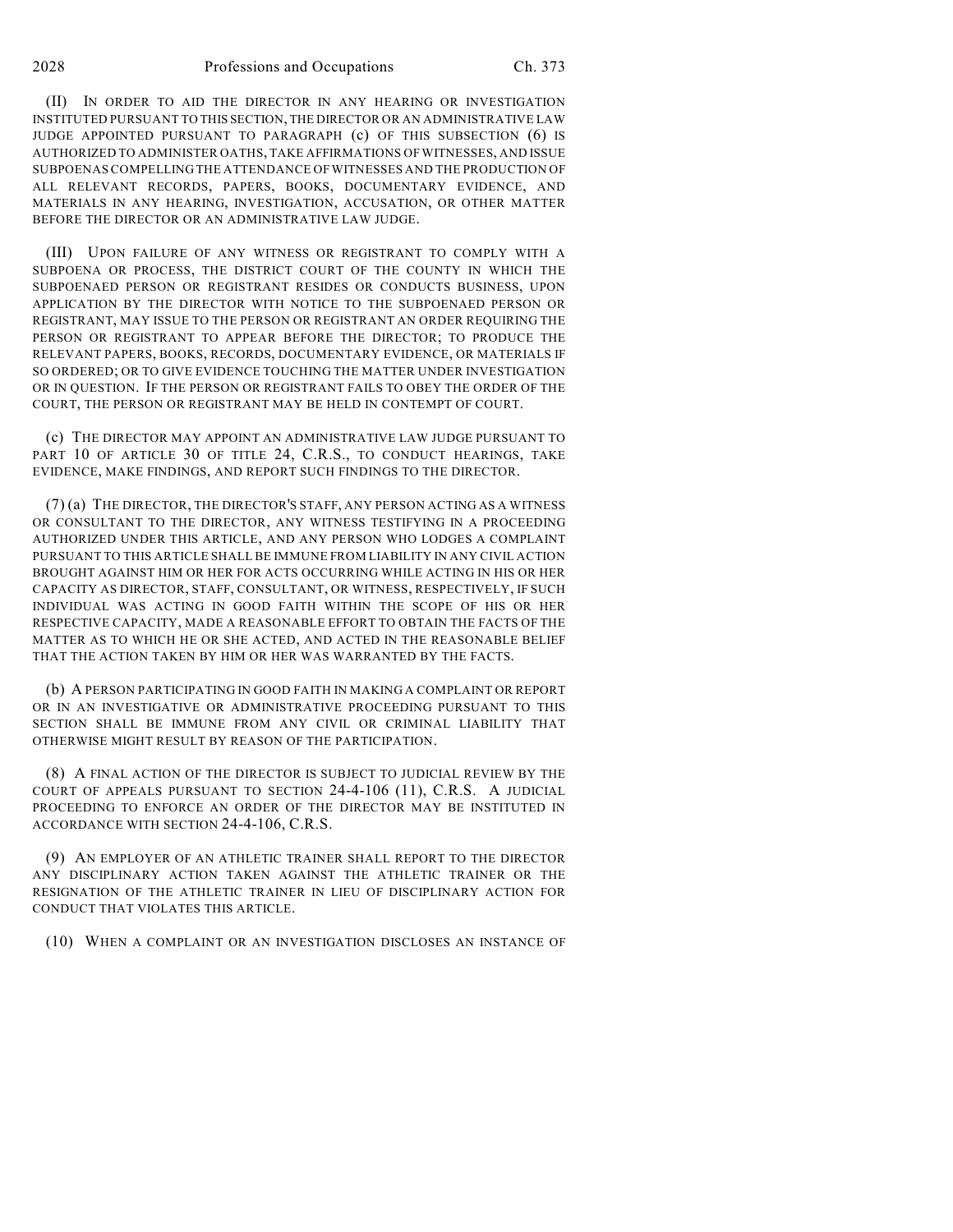MISCONDUCT THAT, IN THE OPINION OF THE DIRECTOR, WARRANTS FORMAL ACTION, THE COMPLAINT SHALL NOT BE RESOLVED BY A DEFERRED SETTLEMENT, ACTION, JUDGMENT, OR PROSECUTION.

(11) (a) IF IT APPEARS TO THE DIRECTOR, BASED UPON CREDIBLE EVIDENCE AS PRESENTED IN A WRITTEN COMPLAINT BY ANY PERSON, THAT A REGISTRANT IS ACTING IN A MANNER THAT IS AN IMMINENT THREAT TO THE HEALTH AND SAFETY OF THE PUBLIC, OR A PERSON IS ACTING OR HAS ACTED WITHOUT THE REQUIRED REGISTRATION, THE DIRECTOR MAY ISSUE AN ORDER TO CEASE AND DESIST SUCH ACTIVITY. THE ORDER SHALL SET FORTH THE STATUTES AND RULES ALLEGED TO HAVE BEEN VIOLATED, THE FACTS ALLEGED TO HAVE CONSTITUTED THE VIOLATION, AND THE REQUIREMENT THAT ALL UNLAWFUL ACTS OR UNREGISTERED PRACTICES IMMEDIATELY CEASE.

(b) WITHIN TEN DAYS AFTER SERVICE OF THE ORDER TO CEASE AND DESIST PURSUANT TO PARAGRAPH (a) OF THIS SUBSECTION (11), THE RESPONDENT MAY REQUEST A HEARING ON THE QUESTION OF WHETHER ACTS OR PRACTICES IN VIOLATION OF THIS ARTICLE HAVE OCCURRED. THE HEARING SHALL BE CONDUCTED PURSUANT TO SECTIONS 24-4-104 AND 24-4-105, C.R.S.

(12) (a) IF IT APPEARS TO THE DIRECTOR, BASED UPON CREDIBLE EVIDENCE AS PRESENTED IN A WRITTEN COMPLAINT BY ANY PERSON, THAT A PERSON HAS VIOLATED ANY OTHER PORTION OF THIS ARTICLE, IN ADDITION TO ANY SPECIFIC POWERS GRANTED PURSUANT TO THIS ARTICLE, THE DIRECTOR MAY ISSUE TO THE PERSON AN ORDER TO SHOW CAUSE AS TO WHY THE DIRECTOR SHOULD NOT ISSUE A FINAL ORDER DIRECTING THE PERSON TO CEASE AND DESIST FROM THE UNLAWFUL ACT OR UNREGISTERED PRACTICE.

(b) A PERSON AGAINST WHOM AN ORDER TO SHOW CAUSE HAS BEEN ISSUED PURSUANT TO PARAGRAPH (a) OF THIS SUBSECTION (12) SHALL BE NOTIFIED PROMPTLY BY THE DIRECTOR OF THE ISSUANCE OF THE ORDER, ALONG WITH A COPY OF THE ORDER, THE FACTUAL AND LEGAL BASIS FOR THE ORDER, AND THE DATE SET BY THE DIRECTOR FOR A HEARING ON THE ORDER. THE NOTICE MAY BE SERVED ON THE PERSON AGAINST WHOM THE ORDER HAS BEEN ISSUED BY PERSONAL SERVICE, BY FIRST-CLASS, POSTAGE PREPAID UNITED STATES MAIL, OR IN ANOTHER MANNER AS MAY BE PRACTICABLE. PERSONAL SERVICE OR MAILING OF AN ORDER OR DOCUMENT PURSUANT TO THIS PARAGRAPH (b) SHALL CONSTITUTE NOTICE OF THE ORDER TO THE PERSON.

(c) (I) THE HEARING ON AN ORDER TO SHOW CAUSE SHALL BE HELD NO SOONER THAN TEN AND NO LATER THAN FORTY-FIVE CALENDAR DAYS AFTER THE DATE OF TRANSMISSION OR SERVICE OF THE NOTIFICATION BY THE DIRECTOR AS PROVIDED IN PARAGRAPH (b) OF THIS SUBSECTION (12). THE HEARING MAY BE CONTINUED BY AGREEMENT OF ALL PARTIES BASED UPON THE COMPLEXITY OF THE MATTER, NUMBER OF PARTIES TO THE MATTER, AND LEGAL ISSUES PRESENTED IN THE MATTER, BUT IN NO EVENT SHALL THE HEARING BE HELD LATER THAN SIXTY CALENDAR DAYS AFTER THE DATE OF TRANSMISSION OR SERVICE OF THE NOTIFICATION.

(II) IF A PERSON AGAINST WHOM AN ORDER TO SHOW CAUSE HAS BEEN ISSUED PURSUANT TO PARAGRAPH (a) OF THIS SUBSECTION (12) DOES NOT APPEAR AT THE HEARING, THE DIRECTOR MAY PRESENT EVIDENCE THAT NOTIFICATION WAS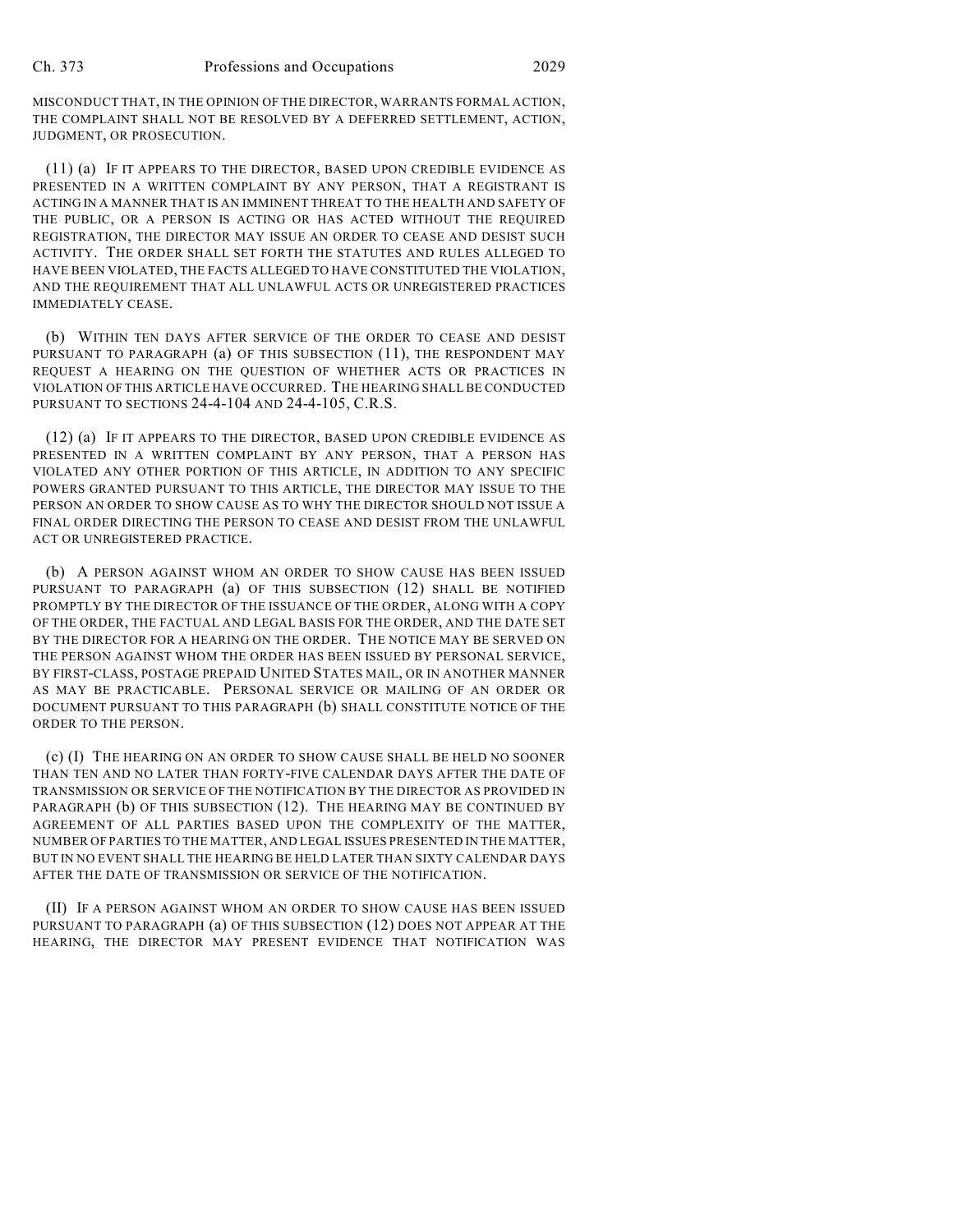PROPERLY SENT OR SERVED ON THE PERSON PURSUANT TO PARAGRAPH (b) OF THIS SUBSECTION (12) AND SUCH OTHER EVIDENCE RELATED TO THE MATTER AS THE DIRECTOR DEEMS APPROPRIATE. THE DIRECTOR SHALL ISSUE THE ORDER WITHIN TEN DAYS AFTER THE DIRECTOR'S DETERMINATION RELATED TO REASONABLE ATTEMPTS TO NOTIFY THE RESPONDENT, AND THE ORDER SHALL BECOME FINAL AS TO THAT PERSON BY OPERATION OF LAW. SUCH HEARING SHALL BE CONDUCTED PURSUANT TO SECTIONS 24-4-104 AND 24-4-105, C.R.S.

(III) IF THE DIRECTOR REASONABLY FINDS THAT THE PERSON AGAINST WHOM THE ORDER TO SHOW CAUSE WAS ISSUED IS ACTING OR HAS ACTED WITHOUT THE REQUIRED REGISTRATION, OR HAS OR IS ABOUT TO ENGAGE IN ACTS OR PRACTICES CONSTITUTING VIOLATIONS OF THIS ARTICLE, A FINAL CEASE-AND-DESIST ORDER MAY BE ISSUED, DIRECTING THE PERSON TO CEASE AND DESIST FROM FURTHER UNLAWFUL ACTS OR UNREGISTERED PRACTICES.

(IV) THE DIRECTOR SHALL PROVIDE NOTICE, IN THE MANNER SET FORTH IN PARAGRAPH (b) OF THIS SUBSECTION (12), OF THE FINAL CEASE-AND-DESIST ORDER WITHIN TEN CALENDAR DAYS AFTER THE HEARING CONDUCTED PURSUANT TO THIS PARAGRAPH (c) TO EACH PERSON AGAINST WHOM THE FINAL ORDER HAS BEEN ISSUED. THE FINAL ORDER ISSUED PURSUANT TO SUBPARAGRAPH (III) OF THIS PARAGRAPH (c) SHALL BE EFFECTIVE WHEN ISSUED AND SHALL BE A FINAL ORDER FOR PURPOSES OF JUDICIAL REVIEW.

(13) IF IT APPEARS TO THE DIRECTOR, BASED UPON CREDIBLE EVIDENCE PRESENTED TO THE DIRECTOR, THAT A PERSON HAS ENGAGED OR IS ABOUT TO ENGAGE IN AN UNREGISTERED ACT OR PRACTICE; AN ACT OR PRACTICE CONSTITUTING A VIOLATION OF THIS ARTICLE, A RULE PROMULGATED PURSUANT TO THIS ARTICLE, OR AN ORDER ISSUED PURSUANT TO THIS ARTICLE; OR AN ACT OR PRACTICE CONSTITUTING GROUNDS FOR ADMINISTRATIVE SANCTION PURSUANT TO THIS ARTICLE, THE DIRECTOR MAY ENTER INTO A STIPULATION WITH THE PERSON.

(14) IF ANY PERSON FAILS TO COMPLY WITH A FINAL CEASE-AND-DESIST ORDER OR A STIPULATION, THE DIRECTOR MAY REQUEST THE ATTORNEY GENERAL OR THE DISTRICT ATTORNEY FOR THE JUDICIAL DISTRICT IN WHICH THE ALLEGED VIOLATION EXISTS TO BRING, AND IF SO REQUESTED SUCH ATTORNEY SHALL BRING, SUIT FOR A TEMPORARY RESTRAINING ORDER AND FOR INJUNCTIVE RELIEF TO PREVENT ANY FURTHER OR CONTINUED VIOLATION OF THE FINAL ORDER.

(15) A PERSON AGGRIEVED BY THE FINAL CEASE-AND-DESIST ORDER MAY SEEK JUDICIAL REVIEW OF THE DIRECTOR'S DETERMINATION OR OF THE DIRECTOR'S FINAL ORDER AS PROVIDED IN SUBSECTION (8) OF THIS SECTION.

**12-29.7-110. Mental or physical examination of registrants.** (1) IF THE DIRECTOR HAS REASONABLE CAUSE TO BELIEVE THAT A PERSON REGISTERED UNDER THIS ARTICLE IS UNABLE TO PRACTICE WITH REASONABLE SKILL AND SAFETY, THE DIRECTOR MAY ORDER THE PERSON TO TAKE A MENTAL OR PHYSICAL EXAMINATION ADMINISTERED BY A PHYSICIAN OR OTHER LICENSED HEALTH CARE PROFESSIONAL DESIGNATED BY THE DIRECTOR. UNLESS DUE TO CIRCUMSTANCES BEYOND THE REGISTRANT'S CONTROL, IF THE REGISTRANT REFUSES TO UNDERGO A MENTAL OR PHYSICAL EXAMINATION, THE DIRECTOR MAY SUSPEND THE PERSON'S REGISTRATION UNTIL THE RESULTS OF THE EXAMINATION ARE KNOWN AND THE DIRECTOR HAS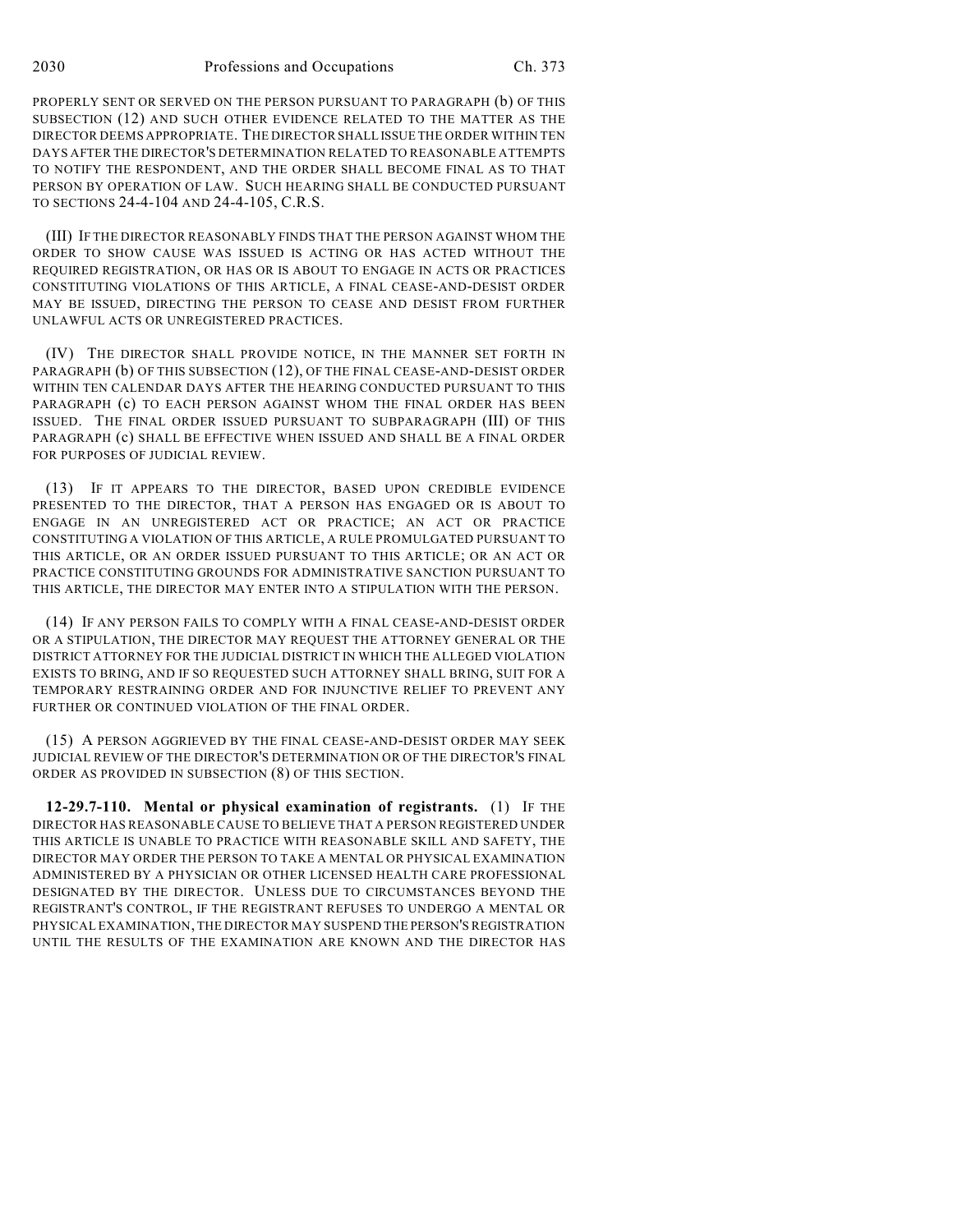MADE A DETERMINATION OF THE REGISTRANT'S FITNESS TO PRACTICE. THE DIRECTOR SHALL PROCEED WITH AN ORDER FOR EXAMINATION AND SHALL MAKE HIS OR HER DETERMINATION IN A TIMELY MANNER.

(2) AN ORDER REQUIRING A REGISTRANT TO UNDERGO A MENTAL OR PHYSICAL EXAMINATION SHALL CONTAIN THE BASIS OF THE DIRECTOR'S REASONABLE CAUSE TO BELIEVE THAT THE REGISTRANT IS UNABLE TO PRACTICE WITH REASONABLE SKILL AND SAFETY. FOR PURPOSES OF A DISCIPLINARY PROCEEDING AUTHORIZED UNDER THIS ARTICLE, THE REGISTRANT SHALL BE DEEMED TO HAVE WAIVED ALL OBJECTIONS TO THE ADMISSIBILITY OF THE EXAMINING PHYSICIAN'S OR LICENSED HEALTH CARE PROFESSIONAL'S TESTIMONY OR EXAMINATION REPORTS ON THE GROUND THAT THEY ARE PRIVILEGED COMMUNICATIONS.

(3) THE REGISTRANT MAY SUBMIT TO THE DIRECTOR TESTIMONY OR EXAMINATION REPORTS FROM A PHYSICIAN CHOSEN BY THE REGISTRANT AND PERTAINING TO ANY CONDITION THAT THE DIRECTOR HAS ALLEGED MAY PRECLUDE THE REGISTRANT FROM PRACTICING WITH REASONABLE SKILL AND SAFETY. THE TESTIMONY AND REPORTS SUBMITTED BY THE REGISTRANT MAY BE CONSIDERED BY THE DIRECTOR IN CONJUNCTION WITH, BUT NOT IN LIEU OF, TESTIMONY AND EXAMINATION REPORTS OF THE PHYSICIAN DESIGNATED BY THE DIRECTOR.

(4) THE RESULTS OF A MENTAL OR PHYSICAL EXAMINATION ORDERED BY THE DIRECTOR SHALL NOT BE USED AS EVIDENCE IN ANY PROCEEDING OTHER THAN ONE BEFORE THE DIRECTOR AND SHALL NOT BE DEEMED A PUBLIC RECORD OR MADE AVAILABLE TO THE PUBLIC.

**12-29.7-111. Unauthorized practice - penalties.** A PERSON WHO PRACTICES OR OFFERS OR ATTEMPTS TO PRACTICE ATHLETIC TRAINING WITHOUT AN ACTIVE REGISTRATION ISSUED UNDER THIS ARTICLE COMMITS A CLASS 2 MISDEMEANOR AND SHALL BE PUNISHED AS PROVIDED IN SECTION 18-1.3-501, C.R.S., FOR THE FIRST OFFENSE. FOR THE SECOND OR ANY SUBSEQUENT OFFENSE, THE PERSON COMMITS A CLASS 1 MISDEMEANOR AND SHALL BE PUNISHED AS PROVIDED IN SECTION 18-1.3-501, C.R.S.

**12-29.7-112. Rule-making authority.** THE DIRECTOR SHALL PROMULGATE RULES THAT MAY BE NECESSARY FOR THE ADMINISTRATION OF THIS ARTICLE.

**12-29.7-113. Severability.** IF ANY PROVISION OF THIS ARTICLE IS HELD TO BE INVALID, SUCH INVALIDITY SHALL NOT AFFECT OTHER PROVISIONS OF THIS ARTICLE THAT CAN BE GIVEN EFFECT WITHOUT THE INVALID PROVISION.

**12-29.7-114. Repeal of article - review of functions.** THIS ARTICLE IS REPEALED, EFFECTIVE JULY 1, 2015, AND THE POWERS, DUTIES, AND FUNCTIONS OF THE DIRECTOR SPECIFIED IN THIS ARTICLE ARE REPEALED ON SAID DATE. PRIOR TO THE REPEAL, SUCH POWERS, DUTIES, AND FUNCTIONS SHALL BE REVIEWED AS PROVIDED IN SECTION 24-34-104, C.R.S.

**SECTION 2.** 12-36-106 (3) (s) and (3.5), Colorado Revised Statutes, are amended to read:

**12-36-106. Practice of medicine defined - exemptions from licensing**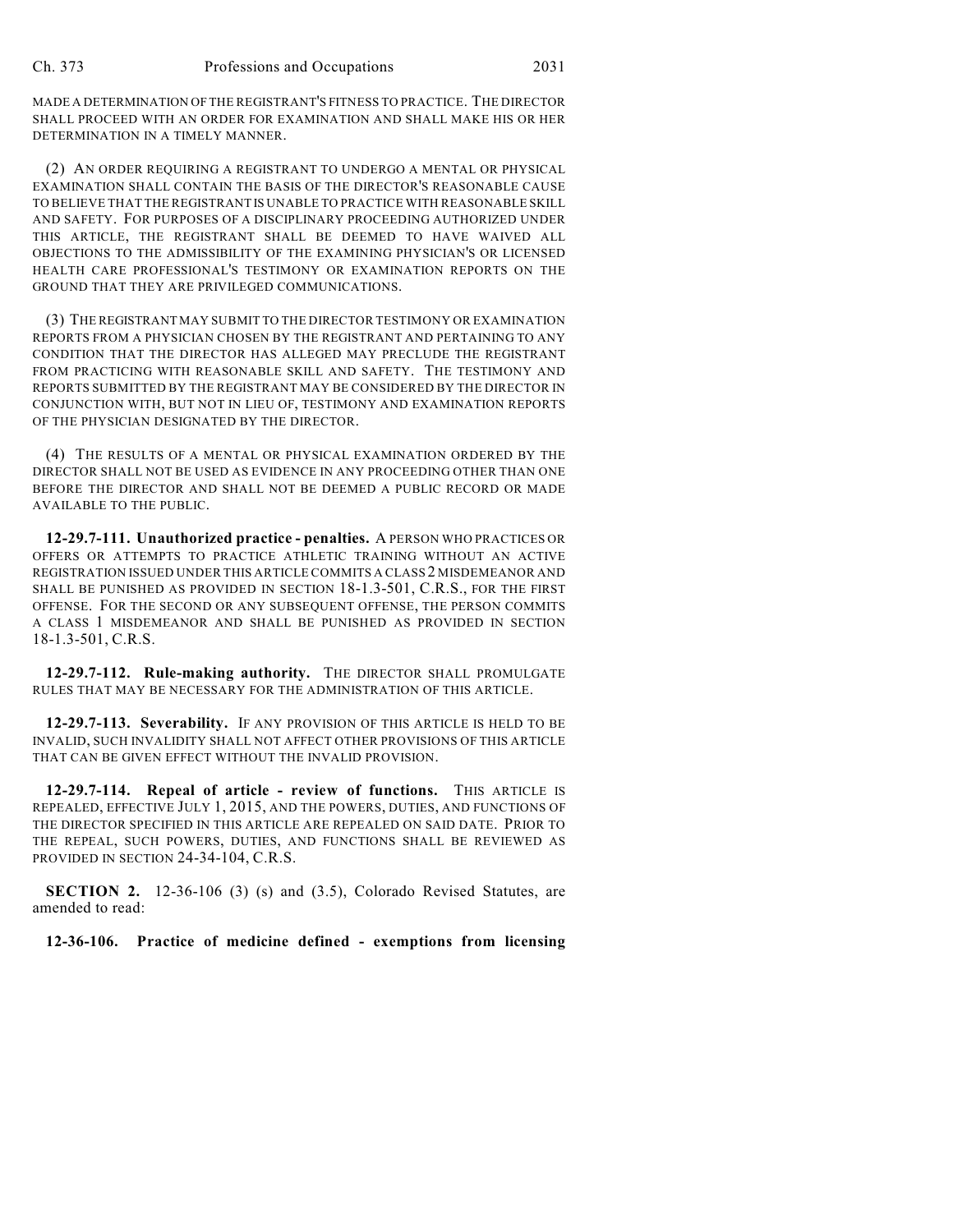**requirements - unauthorized practice by physician assistants - penalties repeal.** (3) Nothing in this section shall be construed to prohibit, or to require a license or a physician training license under this article with respect to, any of the following acts:

(s) The rendering of services by an athletic trainer subject to the conditions and limitations provided in subsection (3.5) of this section ARTICLE 29.7 OF THIS TITLE;

 $(3.5)$  (a) The state board of medical examiners shall promulgate rules and regulations specifying the types of services which a qualified athletic trainer may render pursuant to paragraph (s) of subsection (3) of this section. In order to qualify for the exception allowed pursuant to said paragraph (s), such services must be rendered only by qualified athletic trainers who render the services, within the athletic trainer scope of practice as defined pursuant to this subsection  $(3.5)$ , in the course of participation in an educational institution's sports program, an organized amateur sports organization, a professional sports organization, a recreational program of a county, municipal, or special district government, or an organized community sports event.

(b) For purposes of this subsection  $(3.5)$ , "qualified athletic trainer" means a person:

(I) Who has a baccalaureate degree granted by an accredited college or university or a college or university approved by the state educational board or department in another state, which degree is in a field related to athletic training as defined by the college or university which granted the degree, and who has completed a minimum of one thousand five hundred actual hours of supervised clinical experience or internship training in athletic training under the supervision of a person accredited by a national athletic training standards organization designated by the state board of medical examiners; or

(II) Who has a baccalaureate degree with a major in athletic training which was granted through a college or university program which is accredited by a national athletic training standards organization designated by the state board of medical examiners and who has completed a minimum of eight hundred actual hours of supervised clinical experience or internship in athletic training under the supervision of a person accredited by a national athletic training standards organization designated by the state board of medical examiners.

(c) For purposes of this subsection (3.5), "athlete" means an individual participating in an educational institution's sports program, an organized sports organization, a professional sports organization, a recreational program of a county, municipal, or special district government, or an organized community sports event.

(d) For purposes of this subsection (3.5), "athletic trainer scope of practice" means the performance of all or some of the following functions by a qualified athletic trainer:

(I) The development and implementation of conditioning programs for athletes as defined in paragraph (c) of this subsection  $(3.5)$ ;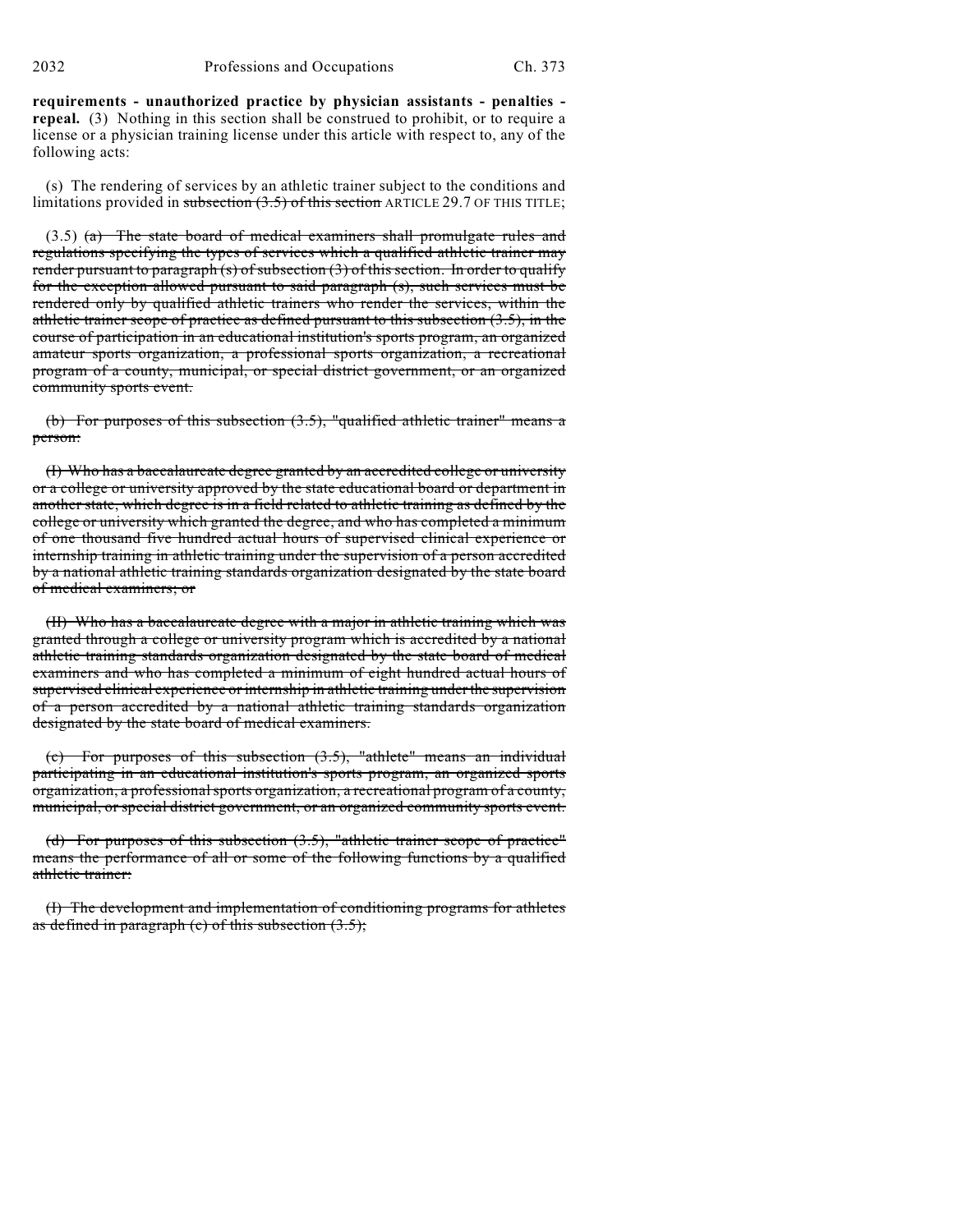(II) The performance of strength testing using mechanical devices or other standard techniques;

(III) The application of tape, braces, and protective device to prevent injury;

(IV) The supervision of maintenance of athletic equipment to assure safety;

(V) The assessment, during a screening process, of physical limitations, including those previously diagnosed by a physician, which may pose a risk of injury to an athlete;

(VI) The determination of the level of functional capacity, decreased range of motion or muscular weakness of an injured athlete in order to establish the extent of an injury;

(VII) The administration of standard techniques of first aid;

(VIII) The use of emergency care equipment to aid the injured athlete by facilitating safe transportation to an appropriate medical facility;

(IX) The referral of an athlete to appropriate medical personnel as needed;

(X) The use of exercise and other therapies for which the athletic trainer has received formal training, not including drugs, to restore an injured athlete to normal function;

(XI) The maintenance of athletic training records;

(XII) The organization of a medical care service delivery system for athletes when needed;

(XIII) The establishment of plans to manage an athlete's medical emergencies;

(XIV) The education and counseling of athletes on sports health related topics;

(XV) The instruction of student athletic trainers; and

(XVI) The education and counseling of the general public with respect to appropriate athletic training programs.

(e) Nothing in this subsection (3.5) shall be construed as conferring any authority to practice, or to hold oneself out through advertisement or billing as providing, physical therapy as defined in section 12-41-103.

(f) The state board of medical examiners shall seek the voluntary assistance of physicians and athletic trainers in developing and formulating the rules and regulations required to be promulgated pursuant to this subsection (3.5).

**SECTION 3.** 24-34-104 (46), Colorado Revised Statutes, is amended BY THE ADDITION OF A NEW PARAGRAPH to read: